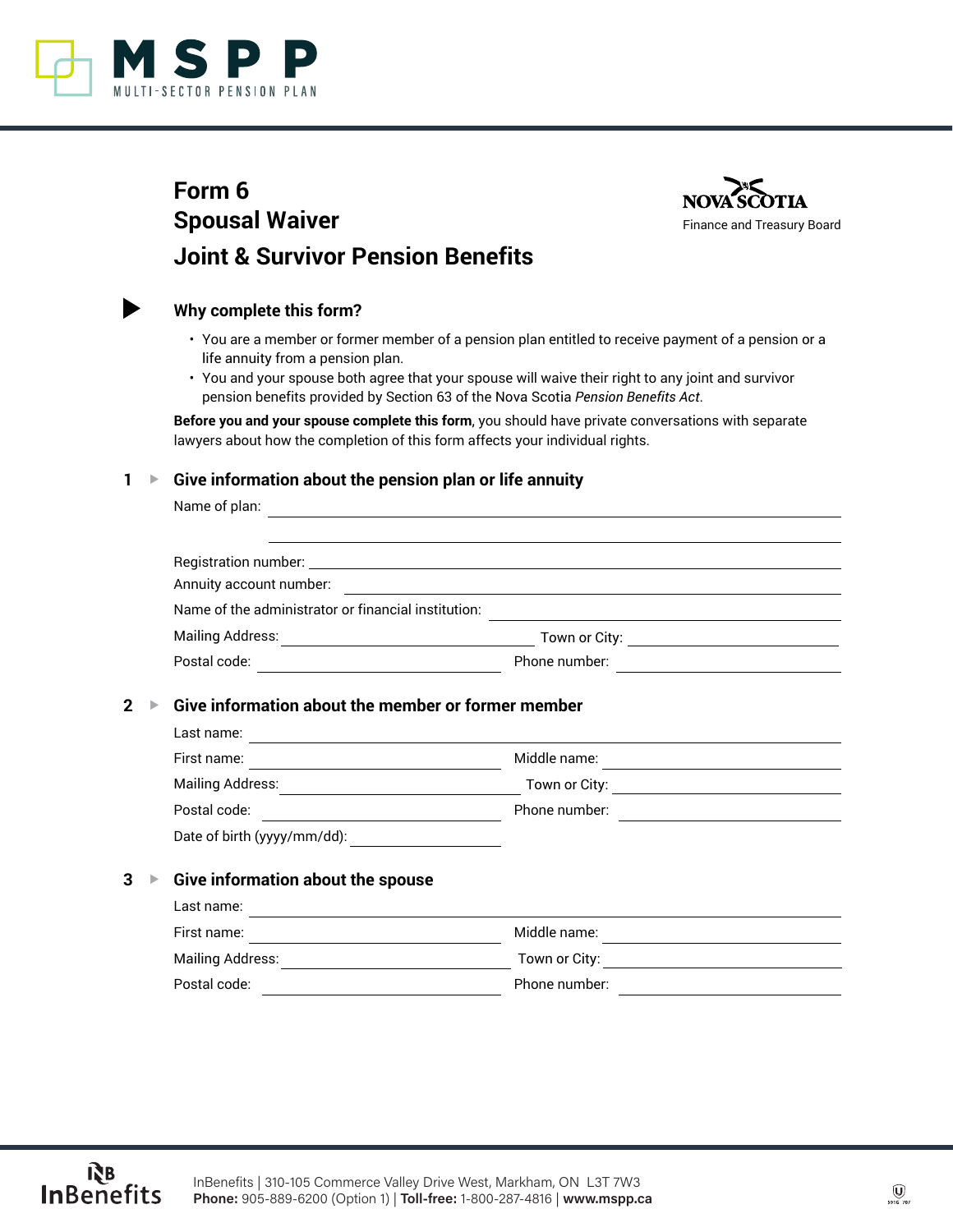

Form 6 **Spousal Waiver Joint & Survivor Pension Benefits**

#### **4** ► Member or former member's certification and acknowledgment

**I certify** that I am a member or former member of the pension plan named in this form.

**I understand** that if I retire and die before my spouse, the Nova Scotia *Pension Benefits Act* gives my spouse the right to receive at least 60 per cent of the periodic pension payments paid to me before my death for the remainder of their life.

**I understand** that completing and signing this form takes away my spouse's right to receive the benefits described above.

**I understand** that my spouse and I may cancel this waiver at any time BEFORE the date the first installment of the pension is due.

| <b>Signature of member</b><br>or former member: | Date (yyyy/mm/dd): __ |
|-------------------------------------------------|-----------------------|
| <b>Signature of witness:</b>                    | Date (yyyy/mm/dd): _  |

This consent must be signed before a witness who must be at least 18 years of age. They must see you sign the form above, date, and complete the Witness' Information below immediately after seeing you sign and date this form. **The witness cannot be your spouse**.

## **5** ▶ Give information about the witness

| Last name:              |               |
|-------------------------|---------------|
| First name:             | Middle name:  |
| <b>Mailing Address:</b> | Town or City: |
| Postal code:            | Phone number: |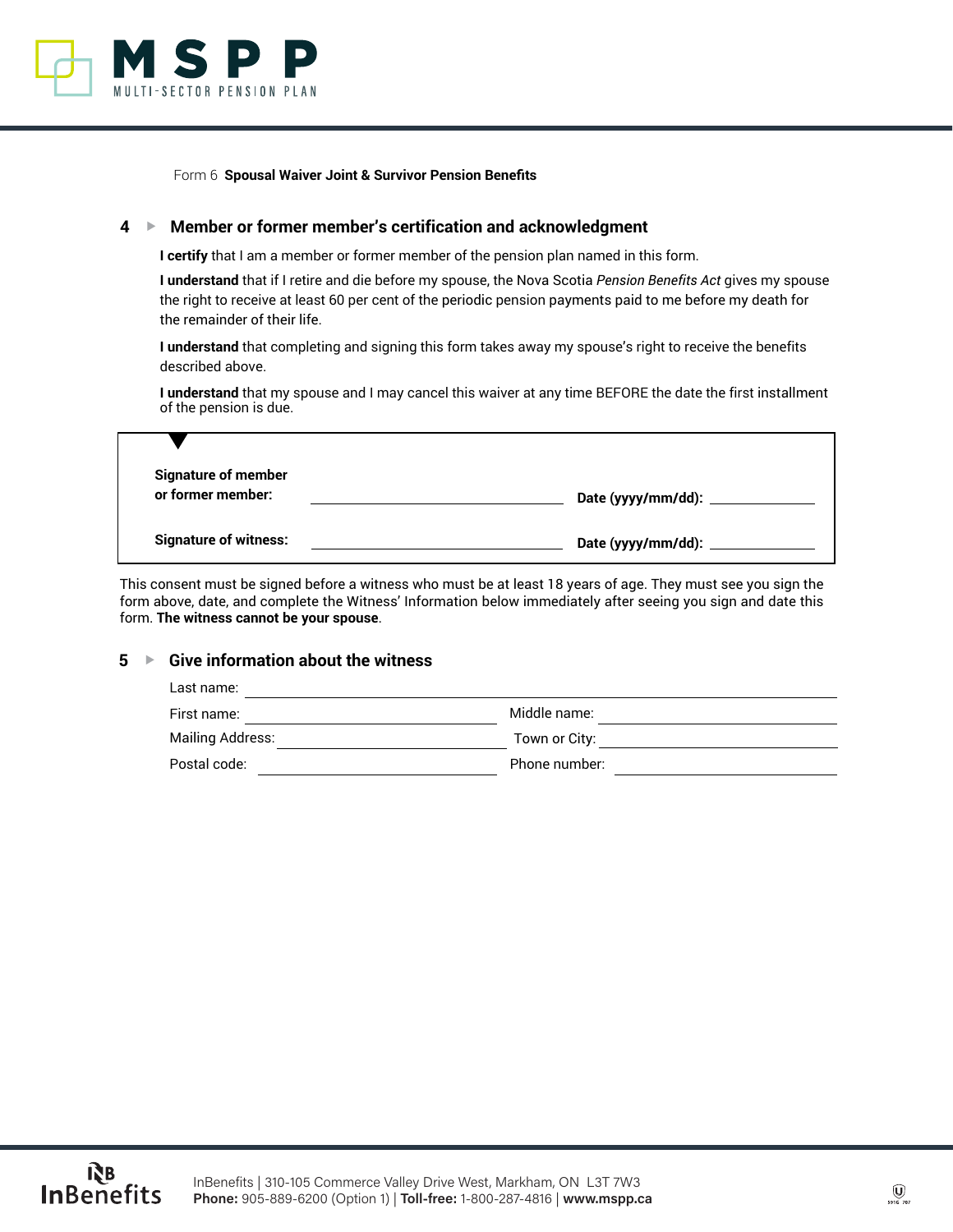

Form 6 **Spousal Waiver Joint & Survivor Pension Benefits**

#### **6** G **Spouse's certification and waiver**

**I certify** that I am the spouse of the member or former member named in this form.

**I understand** that if my spouse retires and dies before me, the *Pension Benefits Act* gives me the right to receive at least 60 per cent of the periodic pension payments paid to my spouse for the remainder of my life.

**I understand** that by completing this form and signing this waiver, I give up the right to receive the benefits described above.

**I understand** that my spouse and I may cancel this waiver at any time BEFORE the date the first instalment of the pension is due.

| <b>Signature of spouse:</b>  | Date (yyyy/mm/dd): _ |
|------------------------------|----------------------|
| <b>Signature of witness:</b> | Date (yyyy/mm/dd):   |

This consent must be signed before a witness who must be at least 18 years of age. They must see you sign the form above, date, and complete the Witness' Information below immediately after seeing you sign and date this form. **The witness cannot be your spouse.**

#### **7 ▶ Give information about the witness**

| Last name:   |               |
|--------------|---------------|
| First name:  | Middle name:  |
|              | Town or City: |
| Postal code: | Phone number: |

## **8** ► Give this waiver to the administrator or insurance company that looks after your pension **plan or life annuity.**

**Do not** give this waiver to the Department of Finance and Treasury Board, Pension Regulation Division

**Note:** This waiver comes into effect ONLY AFTER it is delivered to the administrator of the pension plan.

*It is an offence under the Criminal Code for anyone to knowingly make or use a false document with the intent that it be acted upon as genuine.*

*This form is approved by the Superintendent of Pensions under the Pension Benefits Act.*

#### **Questions? Email: pensionreg@novascotia.ca**